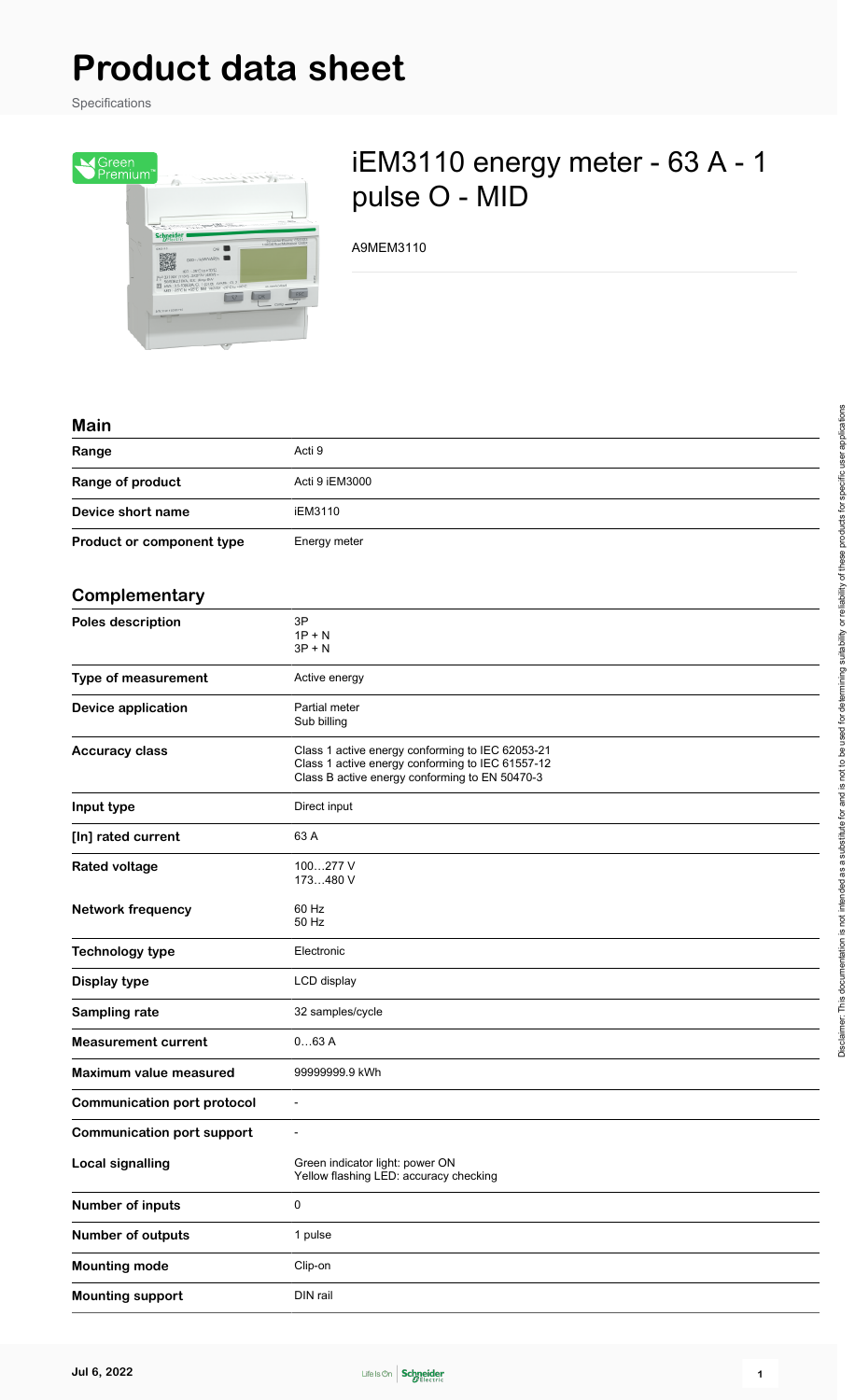| <b>Connections - terminals</b>           | Screw terminals 16 mm <sup>2</sup> cable(s)                                                                                                                                                                                                                                                                                                                                 |
|------------------------------------------|-----------------------------------------------------------------------------------------------------------------------------------------------------------------------------------------------------------------------------------------------------------------------------------------------------------------------------------------------------------------------------|
| Overvoltage category                     | Ш                                                                                                                                                                                                                                                                                                                                                                           |
| <b>Standards</b>                         | IEC 62053-21<br>IEC 61036<br>IEC 62053-23<br>UL 61010-1<br>IEC 61557-12<br><b>IEC 61010</b>                                                                                                                                                                                                                                                                                 |
| <b>Product certifications</b>            | CE conforming to IEC 61010 (safety)<br>CE conforming to EN 61557-12 (power monitor)<br>CE conforming to IEC 61326-1 (EMC)<br>CULus conforming to UL 61010 (safety)<br>CULus conforming to ANSI C12.20 (sub-meter)<br>EAC (sub-meter)<br>RCM conforming to NMI M 6-1 (sub-meter)<br>UL<br>MID conforming to EN 50470-3 (sub-meter)<br>MID conforming to EN 62052 (sub-meter) |
| <b>Environment</b>                       |                                                                                                                                                                                                                                                                                                                                                                             |
| IP degree of protection                  | IP40 front panel: conforming to IEC 60529<br>IP20 body: conforming to IEC 60529                                                                                                                                                                                                                                                                                             |
| <b>Pollution degree</b>                  | $\overline{c}$                                                                                                                                                                                                                                                                                                                                                              |
| <b>Relative humidity</b>                 | 595 % at 50 °C                                                                                                                                                                                                                                                                                                                                                              |
| Ambient air temperature for<br>operation | $-2555$ °C - MID<br>-2560 °C - NMI<br>-2560 °C - IEC                                                                                                                                                                                                                                                                                                                        |
| Ambient air temperature for<br>storage   | $-4085 °C$                                                                                                                                                                                                                                                                                                                                                                  |
| <b>Operating altitude</b>                | $< 2000 \text{ m}$                                                                                                                                                                                                                                                                                                                                                          |
| Colour                                   | White                                                                                                                                                                                                                                                                                                                                                                       |
| 9 mm pitches                             | 10                                                                                                                                                                                                                                                                                                                                                                          |
| Width                                    | 90 mm                                                                                                                                                                                                                                                                                                                                                                       |

### **Packing Units**

**Height** 95 mm

**Depth** 69 mm

| ັ                                   |                  |
|-------------------------------------|------------------|
| <b>Unit Type of Package 1</b>       | <b>PCE</b>       |
| Number of Units in Package 1        | 1                |
| Package 1 Weight                    | 435.0 g          |
| Package 1 Height                    | 8 cm             |
| Package 1 width                     | 9.5 cm           |
| Package 1 Length                    | 10.5 cm          |
| <b>Unit Type of Package 2</b>       | S <sub>0</sub> 3 |
| <b>Number of Units in Package 2</b> | 30               |
| Package 2 Weight                    | 13526.0 g        |
| Package 2 Height                    | 30 cm            |
| Package 2 width                     | 30 cm            |
| Package 2 Length                    | 40 cm            |
| <b>Unit Type of Package 3</b>       | P <sub>12</sub>  |
| <b>Number of Units in Package 3</b> | 720              |
| Package 3 Weight                    | 333624.0 g       |
| Package 3 Height                    | 120 cm           |
|                                     |                  |